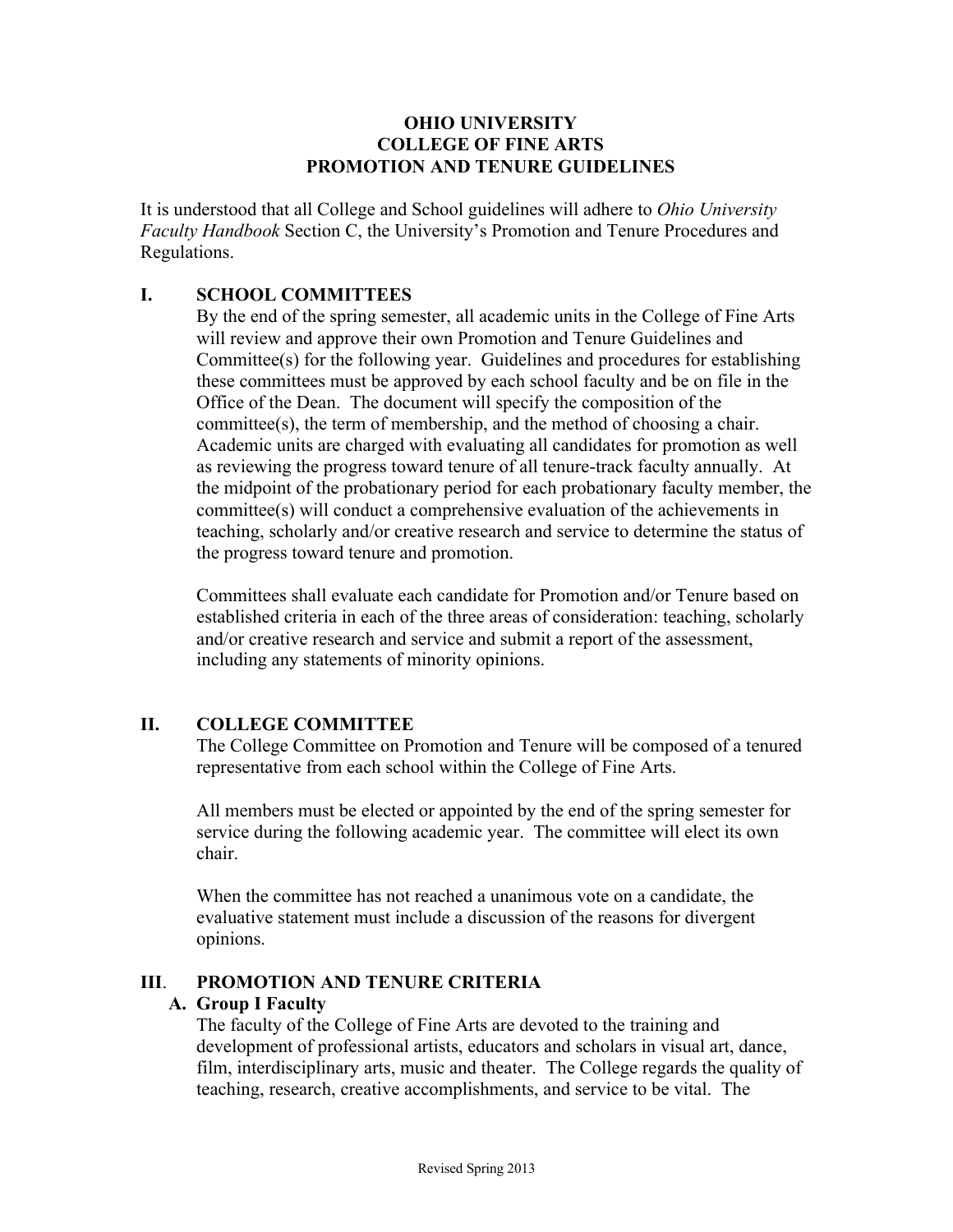integration and balance among these three areas are determined by each faculty member in accordance with the respective school promotion and tenure guidelines.

### **Criteria for Promotion and Tenure**

It is expected that faculty members will achieve tenure and advance in rank through attainment of skills, experience, and an increasing level of effectiveness, responsibility, and professional recognition. Length of service alone will not be the criterion for promotion or tenure.

Factors important to the College of Fine Arts are high quality teaching, achievement in professional activities, conscientious service and record of collegial responsibility. A pattern of achievement and productivity in these areas is expected along with demonstrable excellence as educators and professionals.

#### **Quality of Teaching**

The College is dedicated to maintaining high quality teaching effectiveness. Faculty are responsible for communicating rigorous and artistic discipline-specific standards, fostering critical thinking and research skills, developing an ability to communicate, and leading students to a mastery of the subject matter. This is achieved not only through effective teaching and advising, but also by setting a professional example in creativity, performance, exhibition activity or scholarship as appropriate to the discipline.

In the College of Fine Arts, a great deal of teaching extends beyond the classroom and may include the supervision of theses, projects, productions and guiding students to professional careers. Therefore the evaluation of teaching will include such activities as advising and supervision, quality of critiques, rehearsals and workshops.

# **Quality of Creative and Scholarly Research**

Creative, scholarly and interpretive contributions in the arts are equally valued and weighed. Accomplishments are expected to be of high quality and professionally significant. Contributions may include: new works of art; choreographed, musical or theatrical performance; scholarly publications; preparation of and participation in exhibitions; commissioned and professional work; other artistic and scholarly achievements. Continued artistic or scholarly contributions must be evident.

#### **Quality of Service to the University, Society and the Profession**

There should be evidence of contributions to departmental, college, university committees and programs and to the public through the extension of specialized knowledge and service to local, state and national organizations.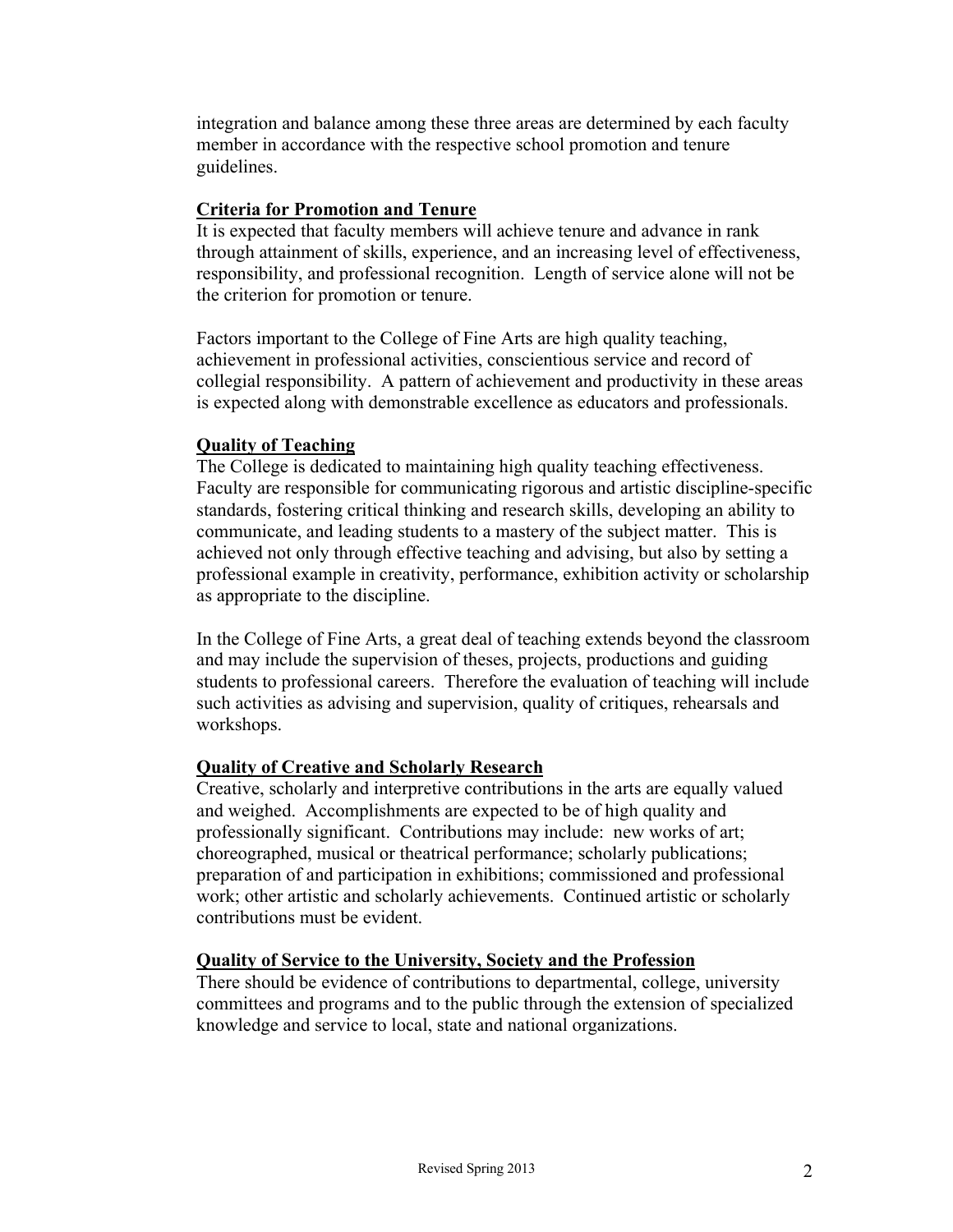#### **Promotion & Tenure from Assistant Professor to Associate Professor**

University policy as stated in the Faculty Handbook (Section II.E.4) mandates that all awards of tenure and all promotions in rank must originate in a positive recommendation by the appropriate School Faculty Committee. Candidates for tenure who hold the rank of Assistant Professor will be reviewed simultaneously for tenure and promotion to the rank of Associate Professor. Early tenure and/or promotion decisions may be considered for a candidate whose productivity and achievement are exceptionally meritorious (Faculty Handbook, Section II.C.6.c).

Important to the College of Fine Arts are high quality teaching, a demonstration of professional achievement, including regional and increasing national prominence in professional activities, conscientious service and record of collegial responsibility. A pattern of achievement and productivity in these areas is expected along with demonstrable excellence as educators and professionals.

#### **Promotion from Associate Professor to Professor**

The minimum criteria for promotion from Associate Professor to Professor are a distinctive and sustained level of productivity and achievement in teaching, professional activity, and service. There should be clear evidence of a national professional profile and professional activity. Minimum time in rank as an Associate Professor before being considered for promotion is five (5) years.

The College sets down general guidelines for all schools in the College with awareness that each school has developed discipline specific criteria for promotion and tenure.

# **B. Group II Faculty**

The College of Fine Arts at Ohio University expects its Group-II faculty to contribute to its mission of supporting a program of national prominence in the training of studio artists, designers, and scholars through effective teaching, student advising, and participation in relevant administrative service. In evaluating Group-II faculty for promotion, the College of Fine Arts expects demonstrable achievement in student learning and excellence in teaching.

The relevant guidelines governing the promotion assessment of Group-I faculty will be applied to Group-II faculty. Thus, the normative criteria covering Group II *teaching* and *service* directly mirror those of the teaching and service criteria for Group-I faculty (section III A in the College of Fine Arts Promotion and Tenure Guidelines). Professional service and shared governance expectations may also be evaluated depending upon the specific job duties outlined in the letter of appointment. (i.e., 80:0:20 vs. 100:0:0; cf. Faculty Handbook II.C.3.b).

# **Timeline**

The deadlines for tasks associated with promotion of Group-II faculty will be the same as the deadlines published annually for the promotion of Group-I faculty.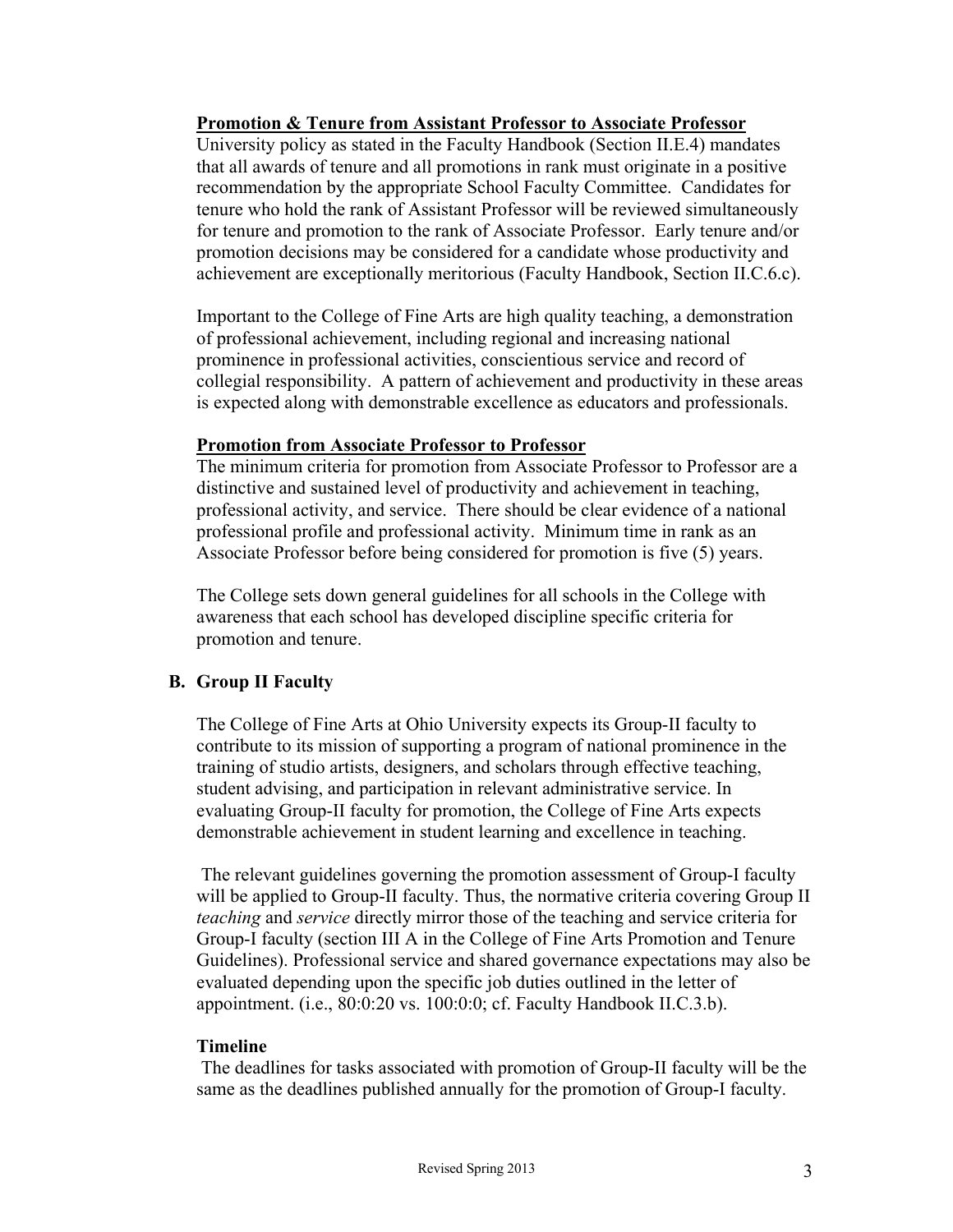#### **Preparing the Dossier**

The construction of the dossier will parallel that submitted by Group-I faculty seeking promotion (see School Guidelines for Dossier Preparation), but with an emphasis on teaching and service and with the modifications below.

The candidate is responsible for preparing and arranging all sections of the dossier with the exception of Section IIIA Creative and Scholarly Activity. *External* letters of reference will not be accepted for Group-II faculty promotion. However, at least two (no more than three) *internal* letters must be provided in this section from faculty who have conducted some form of comprehensive teaching peer review and can adequately speak to the candidate's expertise in this area.

All sections should be available to the College of Fine Arts Promotion and Tenure Committee. All participants in the process should have access to School policies concerning the Initial Hire as well as Guidelines and Criteria for Tenure and Promotion.

#### **Grievance Procedures**

Should a candidate not be recommended for promotion, they are entitled to an appeal. All sections of the Faculty Handbook apply (II.F.). Appeals should be initiated at the level at which the decision was made (i.e., department/school, dean, provost). Deadlines for this process are specified in section II.F.2.d of the Faculty Handbook.

#### **IV. PREPARATION OF EXTERNAL EVALUATION PACKET**

The purpose of soliciting assessments by external evaluators of faculty applicants for promotion and tenure is to substantiate the contribution to the field primarily in the area of scholarly and creative research. However, assessments are welcomed in the areas of teaching and service should the evaluator have firsthand knowledge of these achievements.

Referees must be highly qualified artists/scholars with a professional stature or academic rank equal to or exceeding that which the candidate is seeking. Every effort should be made to ensure that the external reviewers have no personal connection that would bias the evaluation; the goal is a careful, thorough, unbiased appraisal of the packet as presented. Indirect relationships, such as familiarity with the candidate's creative or scholarly work, observance of conference presentations or master classes, generally provide useful evaluative comments and are not reasons for disqualification. Letters from the candidate's dissertation advisors, former teachers, co-authors, friends, relatives, or other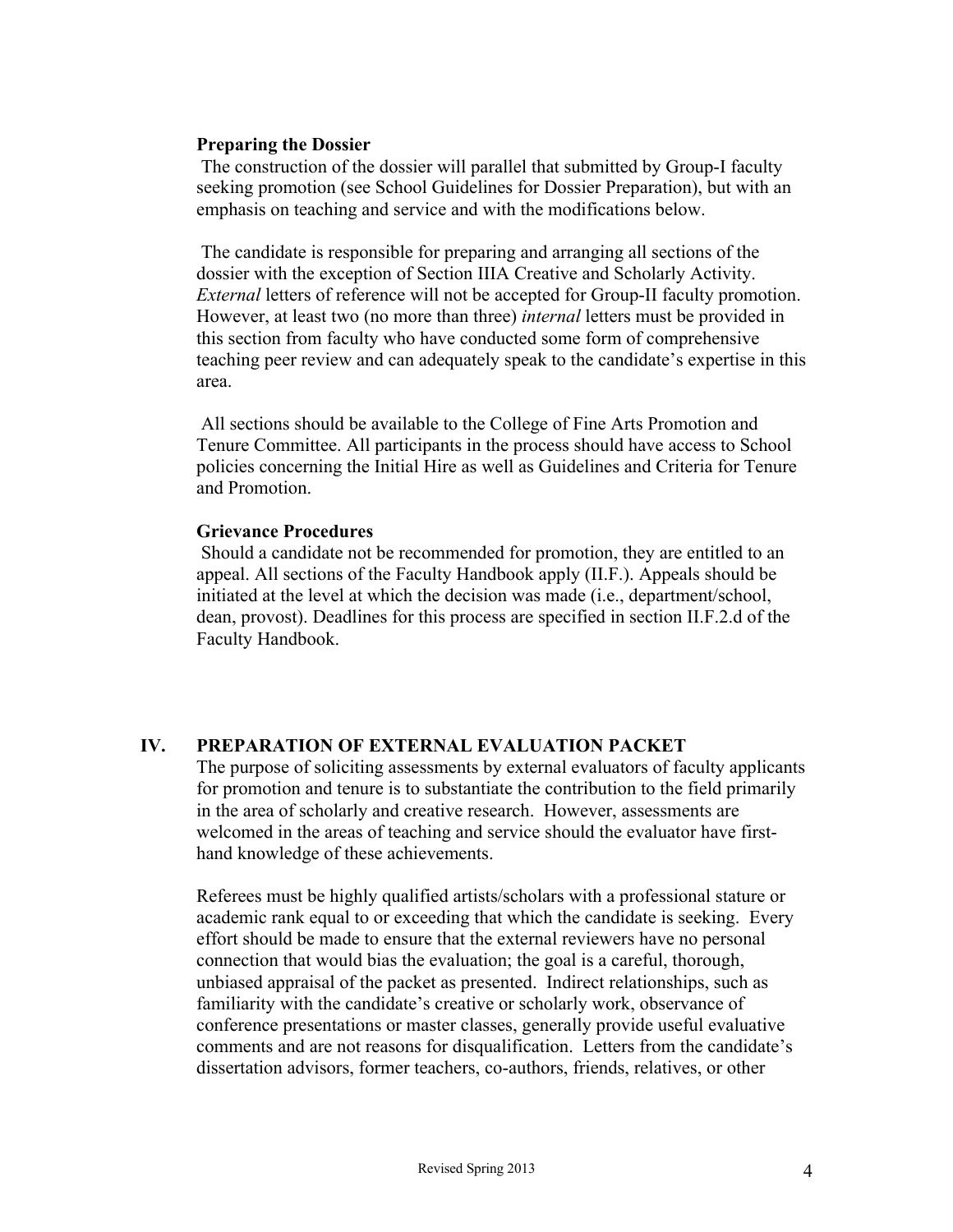persons closely aligned with the candidate will not be accepted as external review letters.

The candidate is invited to provide the school's Promotion and Tenure Committee chairperson with a list of four possible evaluators and include a brief statement outlining their relationship by April 15<sup>th</sup>. It will be the responsibility of the school's Promotion and Tenure Committee to develop the final list of possible external evaluators from suggestions provided by both the candidate and committee. This list will consist of at least six names and must include choices that originated with the committee. The selection must be completed no later than the last day of classes of the spring semester. The director of the school will contact in writing the selected evaluators by June 1<sup>st</sup> requesting their service. The confirmed list of external evaluators will be determined no later than the first day of Fall Semester. No fewer than four external reviewers should be included in Section X. of Binder I.

The preparation of the external evaluation packet is the responsibility of the candidate. Each candidate may consult with the school director or the chair of the Promotion and Tenure Committee in preparing his/her packet. The preparation should take place over the summer months and be completed by the candidate no later than September 1<sup>st</sup>.

The External Evaluation Packet will consist of the following:

- The candidate's curriculum vitae:
- The representative samples of the candidate's creative/scholarly work;
- The respective School's criteria for tenure and/or promotion to the specified rank;
- A letter to external reviewers that summarizes their task and includes the school's deadline for submitting their report.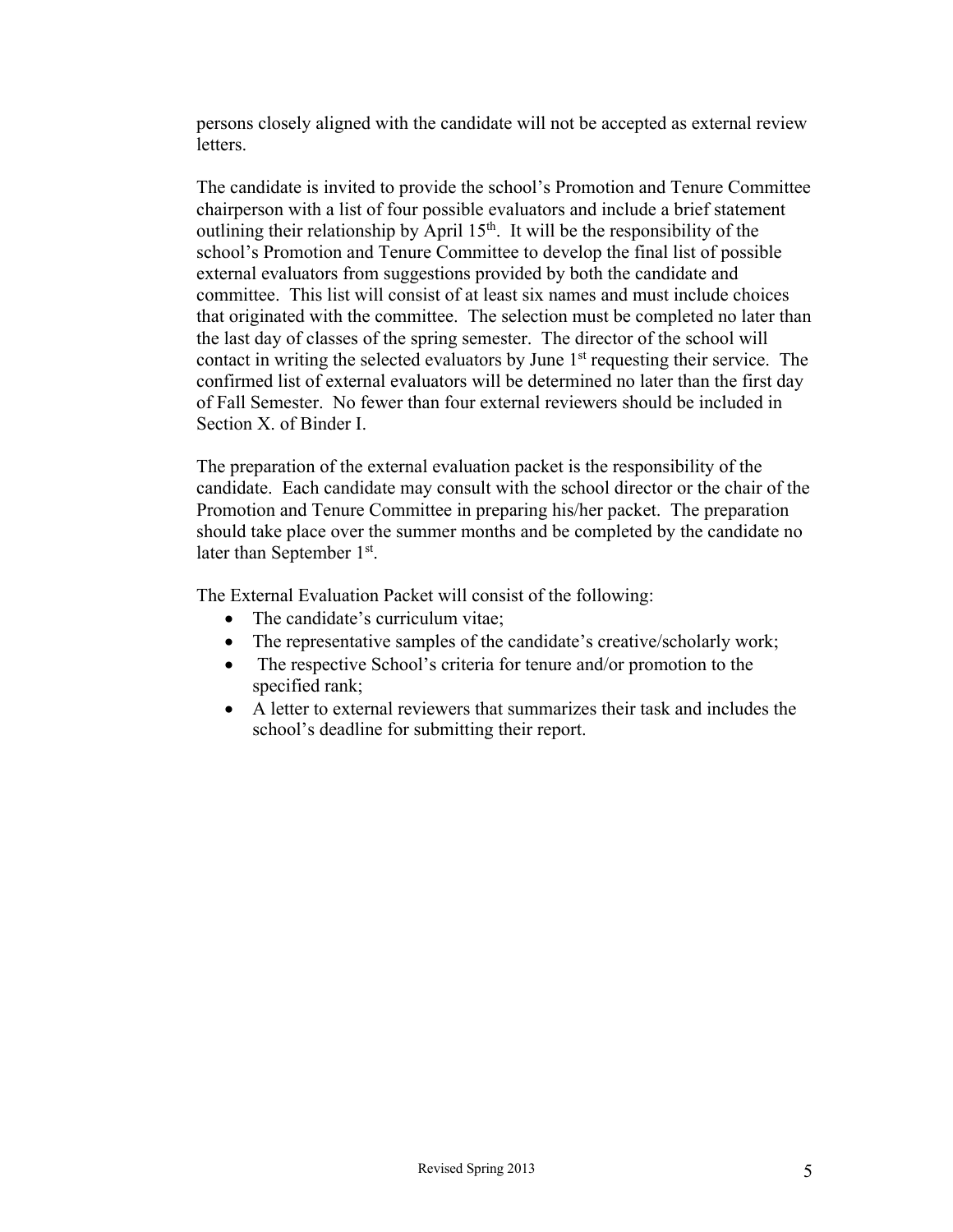# **Promotion & Tenure Schedule of Deadlines**

The Promotion & Tenure process begins in the Spring Semester prior to the year the candidate actually proceeds through the review process. This provides each School with adequate time to confirm the final list of external evaluators.

| April 15                                   | Candidate provides the School's P&T Committee Chair with a list of<br>four possible evaluators, inclusive of a brief statement outlining their<br>relationship with each evaluator.                                                                      |
|--------------------------------------------|----------------------------------------------------------------------------------------------------------------------------------------------------------------------------------------------------------------------------------------------------------|
| Last day of Spring<br>Classes (late April) | School committees will determine the final list of possible external<br>evaluators from both the candidate and P&T committee's suggested<br>lists (6 names). Thus the compiled list represents recommendations<br>from both the candidate and committee. |
| June 1                                     | The School Directors will request "in writing" the service of the<br>selected external evaluators.                                                                                                                                                       |
| First day of Fall<br>Semester (August)     | The final confirmed list of external evaluators is determined.                                                                                                                                                                                           |
| September 1                                | The candidate should deliver the completed external evaluation<br>packet to the School Promotion & Tenure committee.                                                                                                                                     |
| Second Friday in<br>September              | Candidate provides the School's P&T Committee Chair with their<br>Promotion and Tenure dossier.                                                                                                                                                          |
| (School sets Deadline)                     | Each external evaluator should have completed his/her review and<br>have sent their response to the School by the date specified in the<br>letter to external reviewers.                                                                                 |
| First day of Spring<br>Semester (January)  | Promotion & Tenure Dossiers (ONLY Binder I, and only those<br>approved by the School) are due in the Dean's Office.                                                                                                                                      |
| March 1                                    | Promotion & Tenure Dossiers are due in the Provost's Office. Dean<br>notifies Director and candidate of any rejections.                                                                                                                                  |
| April 1                                    | Provost sends written notification to Dean, Director and candidate of<br>approval/rejection.                                                                                                                                                             |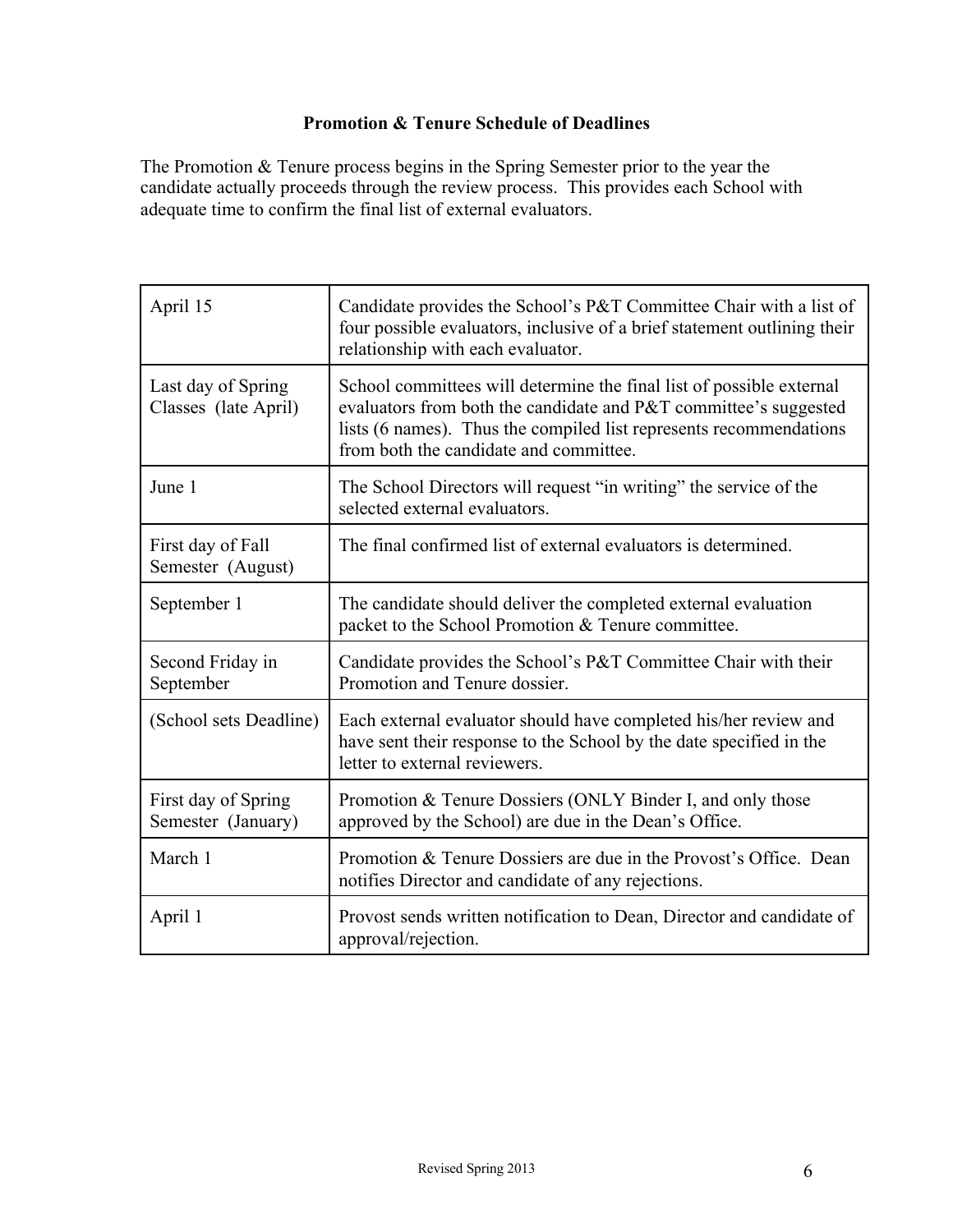#### **Appendix Format for the Promotion and Tenure Document**

Candidates seeking promotion or tenure are required to submit thorough and accurate documentation in accordance with the criteria and guidelines specified in their School's Promotion and Tenure document by the second Friday in September. Unless otherwise specified in those school guidelines or in this college document, or unless otherwise instructed by the Chair of the School Promotion and Tenure Committee, the dossier will cover activities since the beginning of the probationary term in the case of tenure matters, or since the last promotion in the case of promotion matters. Materials provided by the candidate are to be examined, verified, and evaluated by the School Promotion and Tenure Committee. If the candidate is recommended, the School will then forward to the College, in the format described below, the documentation required to justify its decision. *[Overview of Binder I: Section I is the joint responsibility of the School Promotion and Tenure Committee and the candidate. Candidates are then responsible for preparing Sections II-VIII and Section XII. The School Promotion and Tenure Committee prepares Section IX, and X and the School Director prepares Section XI.]*

Binder I (1-inch, three-ring, loose-leaf, with tabbed separating pages between sections) will contain the required materials submitted by the candidate, the School Promotion and Tenure Committee report, external letters of review, and the School Director report.

Binder II (three-ring, loose-leaf, with tabbed separating pages between sections) will contain publications, posters, photographs, video and audio tapes, scores, slides, appendices, unsolicited testimonial letters, and any other supporting materials submitted by the candidate–plus an appendix to be used by the School Promotion and Tenure Committee for including the originals of letters or other material summarized in its report, but not included in Binder I.

Arrange Binder I according to the following sections:

- **I. Required Documents.** *[Chair of School Promotion and Tenure Committee and the Candidate]*
	- **A. Review Form for Promotion and/or Tenure (Signature Cover Sheet)**
	- **B. A copy of original contract**
	- **C. A copy of most recent appointment letter**
	- **D. A copy of the candidate's original letter of offer**
	- **E. The School's criteria for promotion and/or tenure**
	- **F. Annual review letters**
	- **G. Other official review letters (e.g. third-year review, etc.) if applicable**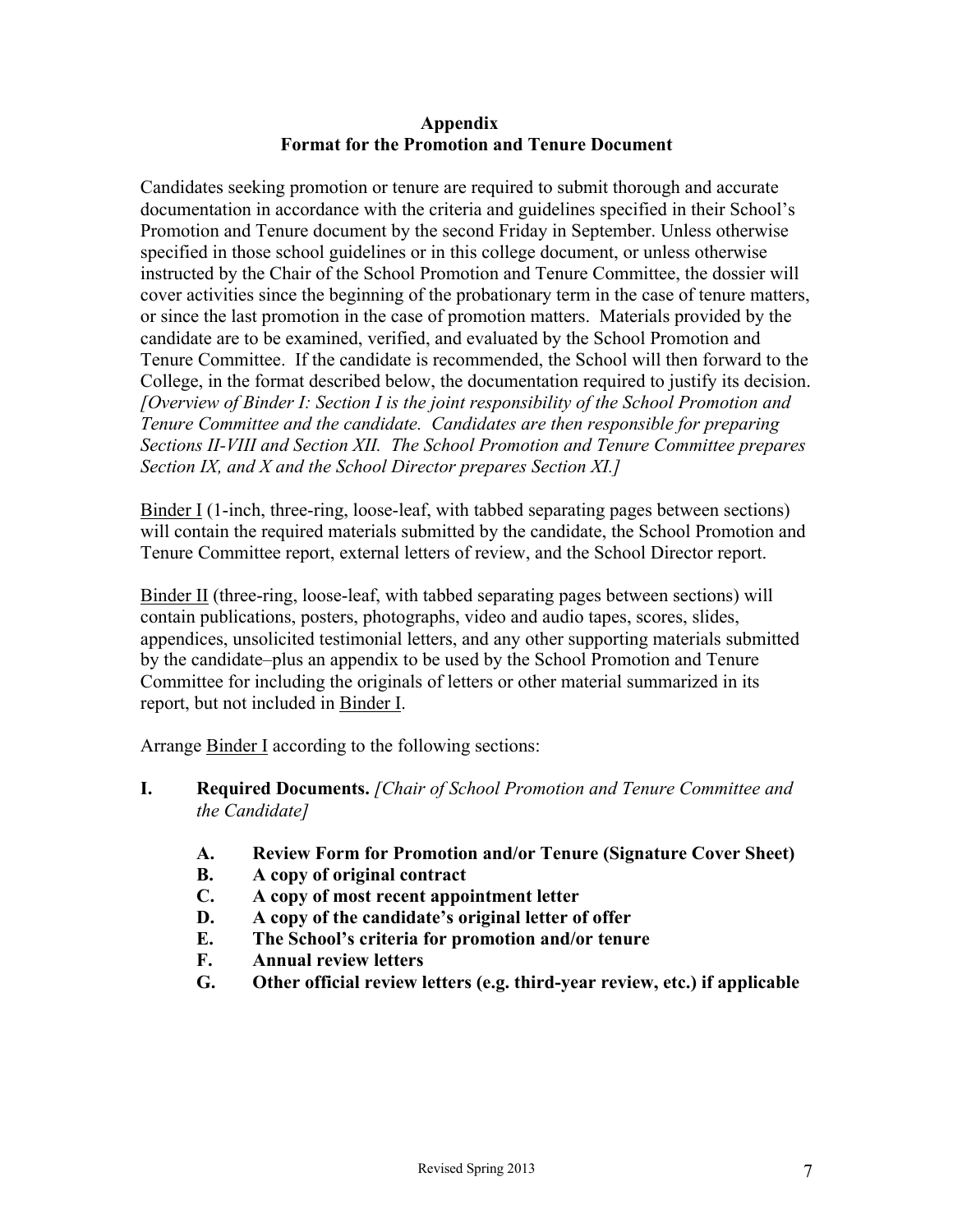# **II. Academic Preparation/Professional Training.**

List institutions, dates of study, and degrees awarded. Also list post-doctoral awards, residencies, and other post-graduate study, whether leading to a degree or not. *[This same information will be included in number 1 of Section XII.]*

# **III. Professional Experience.**

Provide a comprehensive list of teaching and/or other professional work experience (in reverse chronological order beginning with most recent); specify dates. Indicate date of last promotion, if applicable. *[This same information will be included in number 2 of Section XII.]*

#### **IV. Teaching and Advising.**

- **A. Personal Statement.** (Optional)
- **B. Courses Taught.** List the courses you have taught each academic term for the past three years. Provide course numbers, titles, enrollments, and assistance (teaching assistants, readers, etc.). Note any changes in your teaching assignment since your initial appointment.
- **C. Innovative Teaching.** Describe any particularly innovative approaches you have developed during the course of your teaching. Include any original uses of technology where appropriate.
- **D. Interdisciplinary Teaching.** List your contributions.
- **E. Advising and Supervision of Students.** Indicate the number of undergraduate and graduate students you regularly advise. Indicate the number of undergraduate and graduate students you regularly advise. Indicate the number of thesis and dissertation committees you have chaired and served on. List any significant experiences supervising student exhibitions, performances, recitals, laboratory and field work, directing independent study, Honors College tutorials, participating in Study Abroad and participating in summer programs involving students. Detail any other noteworthy experiences offering students personal advising or assisting in Student Affairs activities.

#### **F. Evidence of Effectiveness.**

1. In Binder I summarize with a table the overall instructor rating for each course taught during the past three years and, if possible, include a comparison with average student evaluations for all instructors of similar courses in the School. List teaching awards and other recognitions, such as Outstanding Teaching Award,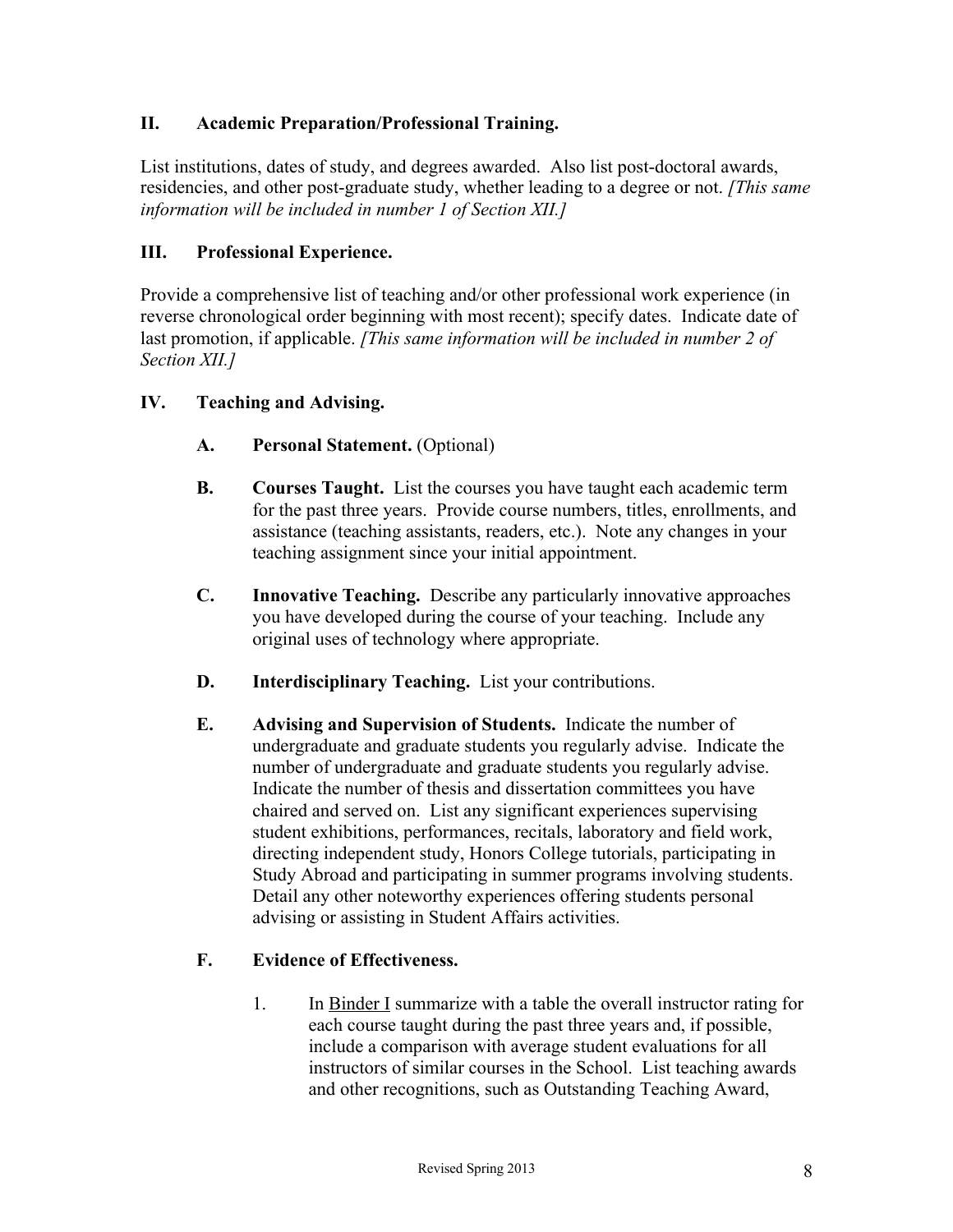University Professor Award, presenter at Alumni College, etc. Include a brief listing of the highlights of student successes. You may include in a brief statement quoting highlights from written comments and testimonials received from students and colleagues.

- 2. In Binder II place original documents plus any supporting material from the above items along with other supporting material related to teaching effectiveness, such as the following:
	- Unsolicited testimonial letters from colleagues and students.
	- Copies of the actual written comments for a representative sample of courses
	- Sample syllabi, class handouts, examinations, and other related materials.

# **V. Scholarship/Creative Activity.**

#### **Nature and Significance of Scholarship/Creative Activity.**

Provide a brief statement explaining the nature and significance of your accomplishments to date in research or creative activity in Binder I. Place all supporting materials in Binder II, including any copies of publications, programs, exhibition catalogs, and audio, video, or computer media.

# **A. Creative Activity.** *[See School document for specific types.]*

- 1. List creative work by type in reverse chronological order. Specify the nature of the exhibition/performance/publication, e.g., solo, group, original, re-creative, etc.
	- In collaborative creative work, clearly indicate your contribution.
	- Provide complete program information, the date, venue, sponsoring organization, publication data; specify, local, national, international, commercial, juried.
	- List separately any work submitted and accepted. Do not list work submitted but still under review.
	- Provide complete information about visiting artist residencies, clinics and/or festivals. Include only those in which you were a contributor.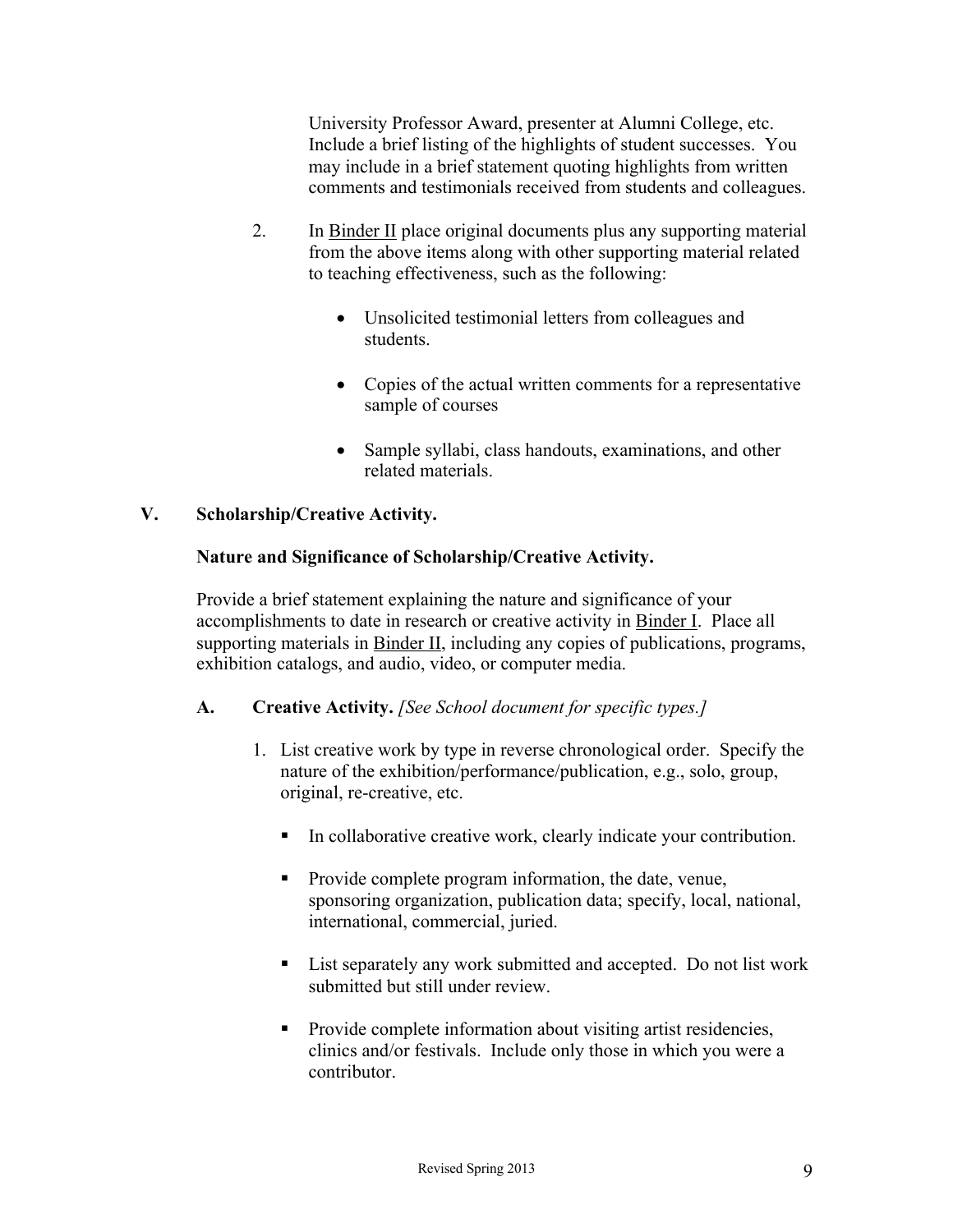2. Separately list reviews, competition results, jury members' credentials (if available), and awards.

# **B. Scholarly Activity.** *[See School document for specific types.]*

1. List publications by type (article, book, abstract, etc.) in reverse chronological order.

- In co-authored publications, list authors in publication order. Clearly indicate your contribution to the publication.
- Provide the complete publication information, date, publisher; specify local, national, international, commercial, refereed.
- List separately any publications in press or submitted and accepted. Do not include publications submitted but still under review or publications in preparation.
- 2. Provide complete information about conference papers, invited lectures, symposia, workshops, and other professional presentations. Do not include conferences that you attended, but in which you had no professional role.
- **C. Grants and Awards.** List proposal title, funding agency and duration of award.

# **VI. Professional Service.**

List any memberships in professional associations, memberships on commissions and committees, offices held, or service to profession. Provide any assessments of these activities in Binder II.

# **VII. University and Community Service.**

List any contributions to university governance through serving on or chairing school, college, or university committees, task forces, work groups, and ad hoc committees. List any contributions to community, civic, or political organizations.

# **VIII. Inter-Unit Contributions.**

List any contributions beyond teaching to interdisciplinary, inter-school, or interuniversity programs and activities; service on thesis or dissertation committees not noted above; program development, curricular planning, or other contributions to other units.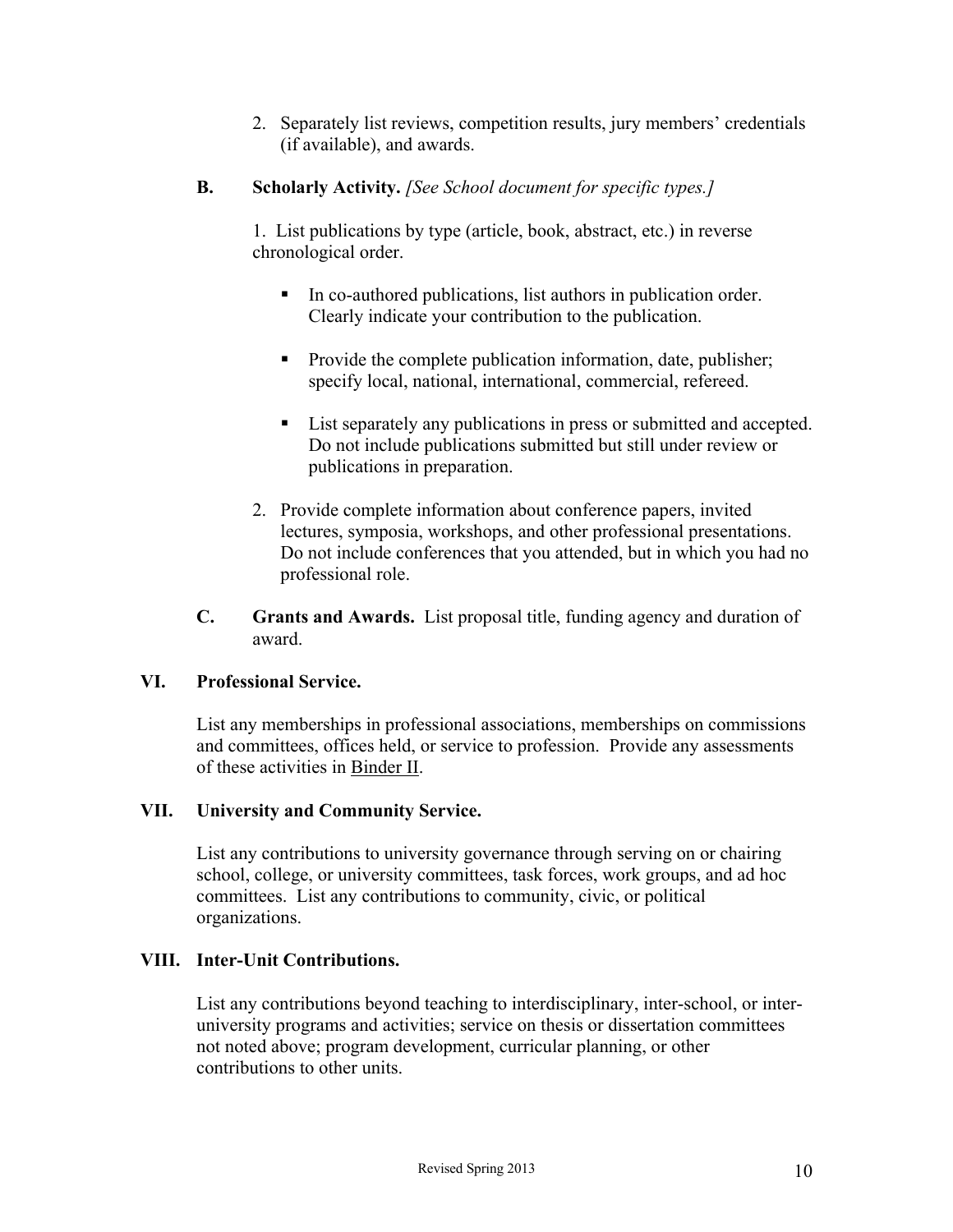### **IX. School Promotion and Tenure Committee.** *[Chair of School P&T Committee]*

#### **A. School Promotion and Tenure Committee.**

List of members, including faculty ranks and fields of specialization.

- **B. Recommendation of the Promotion and Tenure Committee.** Provide a copy of the letter of recommendation of the School's promotion and tenure committee. This letter will indicate the committee vote.
- **C. Peer Evaluations.** Follow School guidelines.

#### **D. Additional Supporting Material.**

Summaries of any additional documents that played a significant role in helping the committee arrive at its decision may be included in the Committee report. Such documents might include collegial letters not part of the School's official Peer Review process, testimonial letters from qualified professionals not included in the formal external review, letters from former students, etc. Original documents may be submitted in the appendix of Binder II.

# **X. External Letters of Reference.** *[Chair of School P&T Committee]*

Provide copies of all external letters solicited and received. Provide a brief oneparagraph professional biography with a description of the referee's scholarly/creative accomplishments and/or professional standing, along with a statement indicating any relationship to the candidate. Submit an External Review Process Report that includes a copy of the letter used to solicit external reviewers and describes (1) why these reviewers were chosen; (2) how they were contacted; and (3) what they were sent to review.

# **XI. Recommendation of the School Director.** *[School Director]*

The School Director will provide a complete and incisive evaluation of the candidate's professional progress and prospects. Address standards of teaching, scholarship, and creative activity in the School and assess the venues in which the candidate's work has appeared. Describe any special considerations with respect to teaching, creative activity, or scholarship in the candidate's field. Indicate how the candidate fulfills the promotion and tenure criteria of both the School and the College. Note any School-wide votes, indicating pro, con, and abstention numbers.